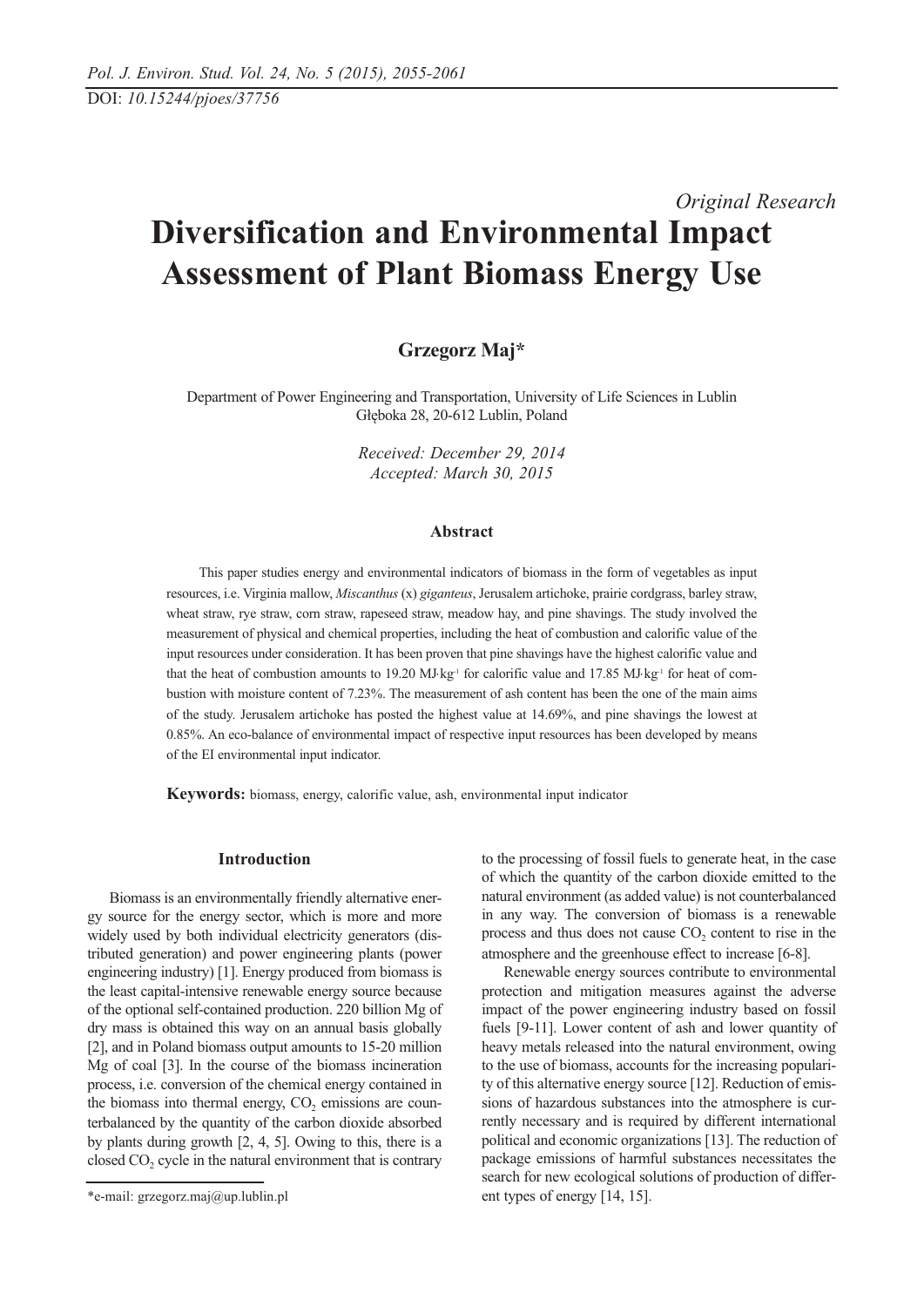The aim of this paper is to give account of the energy and environmental indicators for biomass as an example of an alternative source of energy that is characteristic of high calorific value and environmentally friendly.

### **Experimental**

## Material

The study involved 11 crops divided into four groups. The first group consisted of four energy crops, i.e. Virginia mallow, *Miscanthus* (x) *giganteus*, Jerusalem artichoke, and prairie cordgrass. The second group of plants included crop residues in the form of: barley, wheat, rye, corn, and rape straws. Meadow hay constituted the third group of plants. Pine shavings, representing the fourth group, were adopted as the benchmark because they are the most commonly used crop for heating processes. The crops were chosen in such a way as to prove the differences in energy-giving properties between the specific energy crops, crop residues, meadow maintenance-related crops in the form of meadow hay, and the most widely used crop-derived fuel for the purpose of commercial and individual power generation, i.e. wood material.

The research input matter was collected at one time, i.e. in May, and subsequently stored in a storage facility for a period of two months before the commencement of the research, in order to stabilize the moisture content of the research input matter. Samples for testing purposes were taken twice a year, with the first annual sampling procedure conducted in summer (July-August) and the second annual sampling procedure was conducted in winter (January-February). The research input matter was stored in a closed storage facility of volatile temperature and humidity, which was to ensure natural environmental conditions (humidity) for the test samples. This aimed at reflecting real conditions of storage and demonstrating the impact of this factor upon the energy-giving properties of the research input matter.

#### Methods

The analysis of energy-giving properties of the research input matter involves the determination of moisture and ash content, the heat of combustion, and calculation of the calorific value. Basic information on the composition and utility properties of a given input matter is obtained on the basis of the analysis outcome. The moisture and ash content are a load measure in a fuel sample. Determination of the heat of combustion and the calorific value constitute the basis for assessing the quality of the energy crop. The research input matter underwent testing, including the determination of the analytical moisture, ash content, the heat of combustion, and calorific value.

The analytical moisture was determined by means of the gravimetric method in conformity with the PN/Z-15008-02, PN/G-04511, and PN-EN 14774-1 standards [20-22]. Samples of the research input matter fragmented into a fraction below 0.5 mm in size and approximately 2 g in weight were put into glass weighing bottles and prepared for testing. The ready test samples were dried at an ambient temperature of 105ºC. The drying procedure was carried out by means of a POL-ECO SLN 32 ECO electric laboratory oven with natural air circulation. The drying procedure was carried out for 90 minutes. Next the glass bottle containing fuel was closed with a lid and removed from the oven, and after cooling down to ambient temperature it was weighed by means of an analytical balance. The drying procedure was repeated at intervals of 15 minutes until the weight was determined at  $\pm 0.001$  g accuracy.

The ash content was determined in accordance with the PN/G-04512 standard [23], which is in conformity with the PN-EN 14775 [24] for two combustion temperatures (i.e. 600ºC and 815ºC) and two moisture levels depending on the time a sample was taken for testing. The research input matter was combusted in a Nabertherm L3/11/B180 muffle furnace. For research purposes a combustion temperature of 815ºC was applied in conformity with the standards, which is the case with the low-ranked fuel such as biomass, peat, lignite, and geologically ('genetically') young hard coal. Due to the fact that the chemical composition of ash derived from biomass causes ash fusibility temperatures to be usually much lower than in the case of coals, sometimes the ash derived from biomass is liquid at 800ºC. This does not mean that the results are incorrect but that the crucible used for the determination of the ash content is lost. Thus, the second combustion temperature of 600ºC was applied in order to compare the amount of ash obtained from the test samples, depending on the process temperature and to demonstrate possible differences. The research involved a complete combustion and annealing of an analytical fuel sample of 2  $g \pm 0.1$  in weight, fragmented into fractions below 0.5 mm in size, in a muffle furnace heated up to the applicable temperature. The method of slow incineration was applied, where weighed samples in bottles were put into a cold muffle furnace and then heated in such a way that after 30 minutes the temperature inside the furnace reached 500ºC, and after subsequent 30-50 minutes it reached the target-applicable temperature. The samples remained in the applicable process temperature for 90 minutes. Then the bottles with incinerated samples were removed from the furnace, cooled to ambient temperature, and weighed by means of an analytical balance. After cooling and weighing, the sample was calcined again for 15 minutes. This procedure was repeated until a constant weight was achieved.

Determination of the heat of combustion of the studied biomass for two moisture levels was carried out using the KL-12 calorimeter in accordance with the PKN-CEN/TS 14588 technical specification and the PN/G-04513 standard that is in conformity with PN-ISO 1928 [25-27]. According to the standards, the heat of combustion is the volume of heat obtained as a result of the combustion of a volume unit of solid fuel in the ambient air. Gases that are cooled down to the ambient temperature are the end-products of combustion; they include: oxygen, nitrogen, carbon dioxide, and sulphur dioxide, as well as water and ash.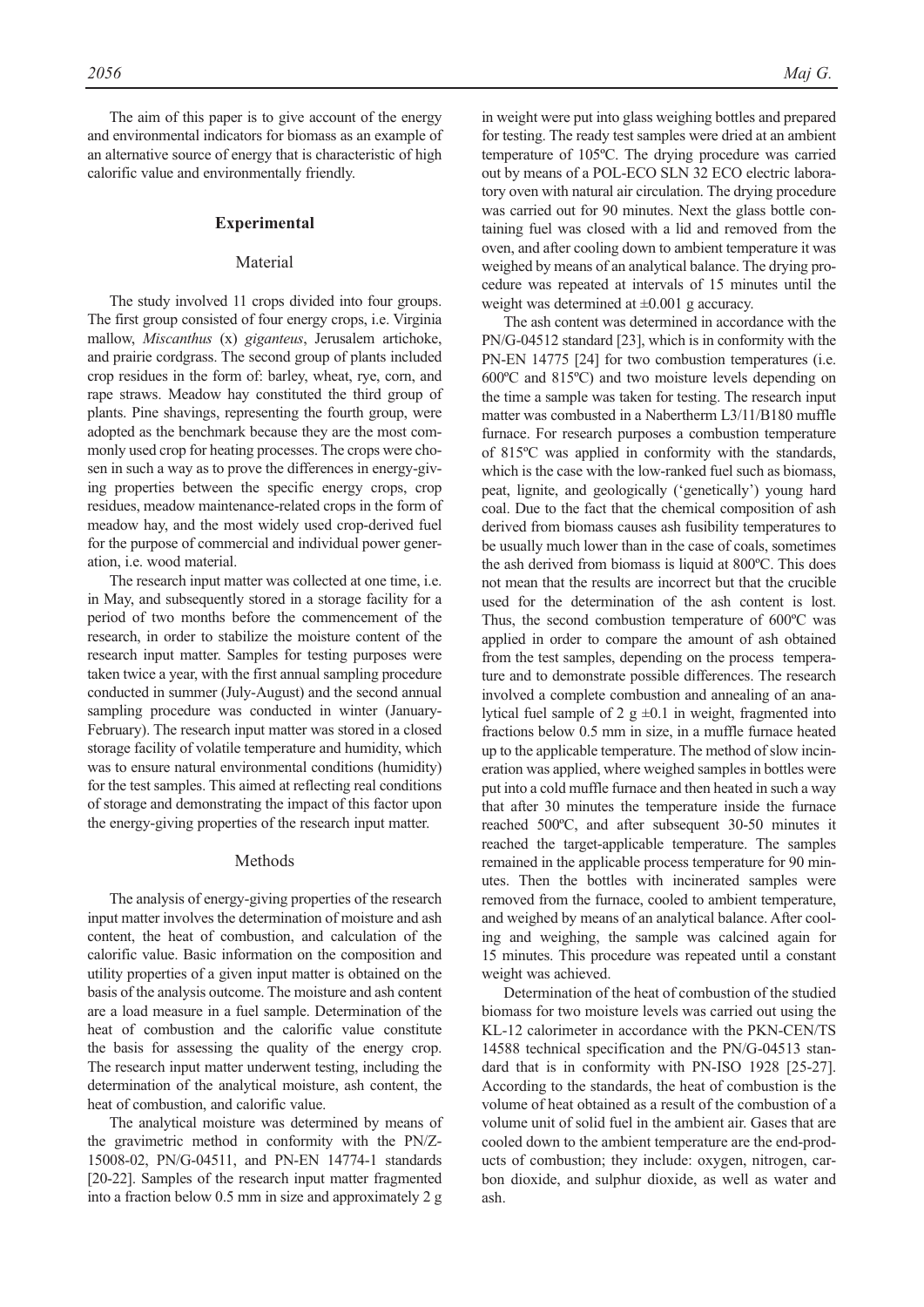The calorific value was computed in conformity with the PN/G-04513 and PN-ISO 1928 standards using the relationship between the heat of combustion and the calorific value, according to which it is equal to the heat of combustion less the heat of water evaporation obtained from the fuel undergoing the combustion process and from hygroscopic moisture [26, 27].

The results obtained were subjected to statistical analysis performed using the Statistica 10 program. Estimation of the effect of moisture on the level of the heat of combustion and the calorific value was performed using Student's t-test. The effect of moisture and combustion temperature on the amount of ash obtained was estimated by means of ANOVA two-factor analysis of variance. All statistical analyses were performed at significance level of  $α=0.05$ .

## **Results and Discussion**

# The Output of Heat of Combustion and Calorific Value Study

In the course of the study the calorific value and the heat of combustion of 11 different biomass input resources representing two moisture content values have been assessed. The study was carried out in the summer and winter. The input resources that underwent analysis in the summer is characterized by a lower moisture content in contrast to the input resources studied in the winter. The study output is shown in Figs. 1 and 2. Within the framework of the study, the value of the higher moisture content pertains to the winter while the value of the lower moisture content pertains to the summer.



Fig. 1. The results of the heat of combustion of tested plant biomass for the two levels of moisture content.



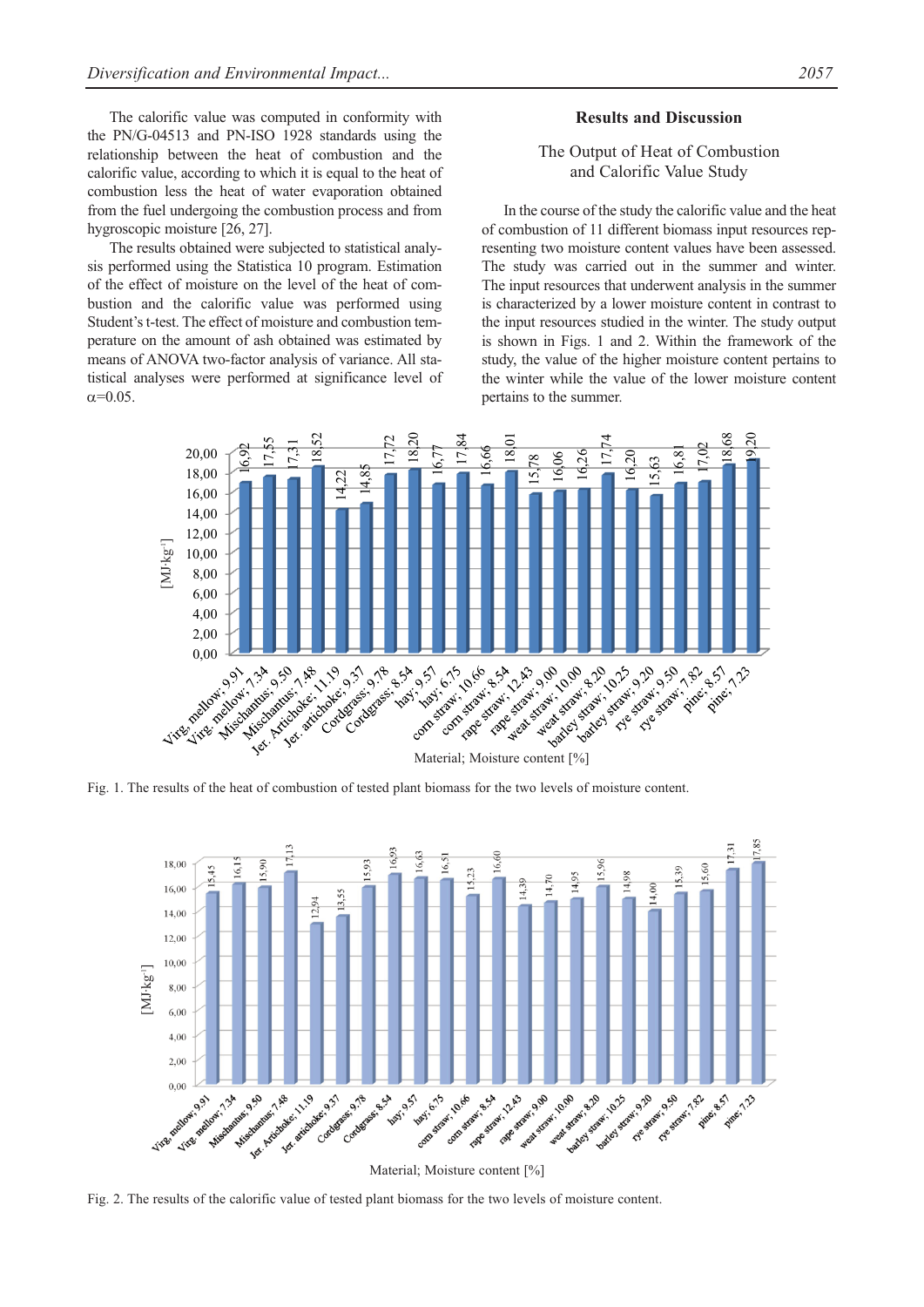| Variable                              | Moisture $(\%)$ | N | Mean   | Std. Dev. | Confidence interval |                | Std. Err. |
|---------------------------------------|-----------------|---|--------|-----------|---------------------|----------------|-----------|
|                                       |                 |   |        |           | For mean            | For Std. Derv. |           |
| Calorific value<br>$(J'g^{-1})$       | 7.34            | 6 | 16,154 | 129       | 16019; 16289        | 80.524; 316.39 | 52.66     |
|                                       | 9.91            | 6 | 15,448 | 74.574    | 15370; 15526        | 46.55; 182.9   | 30.44     |
|                                       | $Diff(1-2)$     |   | 705.85 | 105.36    | 570.31; 841.39      | 73.619; 184.9  | 60.83     |
| Heat of<br>combustion<br>$(J'g^{-1})$ | 7.34            | 6 | 17,547 | 129       | 17412; 17683        | 80.52; 316.39  | 52.66     |
|                                       | 9.91            | 6 | 16,920 | 74.574    | 16842; 16998        | 46.55; 182.9   | 30.44     |
|                                       | $Diff(1-2)$     |   | 627.4  | 105.36    | 491.86; 762.95      | 73.61; 184.9   | 60.83     |

Table 1. Estimators of mean and variance for the heat of combustion and calorific value for Virginia mallow.

Table 2. t-Student test for equality of means for calorific value and heat of combustion for Virginia mallow.

|                                    | T-Test |         |          |
|------------------------------------|--------|---------|----------|
| Variable                           | DF     | t Value | p-value  |
| Calorific value $(J \cdot g^{-1})$ | 10     | 11.60   | < 0.0001 |
| Heat of combustion $(J'g^{-1})$    | 10     | 10.31   | < 0.001  |

DF – degrees of freedom

The well-arranged resulting figures for the calorific value and the combustion heat of respective input resources in the summer within the framework of the study indicate that pine accounts for the highest values since the calorific value amounted to 19.20 MJ⋅kg-1 and the heat of combustion amounted to 17.85 MJ⋅kg-1, with 7.23% of the moisture content; as followed by *Miscanthus* (x) *giganteus*, prairie cordgrass, Virginia mallow, rye straw, meadow hay, corn straw, wheat straw, rapeseed straw, barley straw, and Jerusalem artichoke has accounted for the lowest value since the combustion heat amounted to 14.85  $MJ·kg<sup>-1</sup>$  and the calorific value was 13.55 MJ⋅kg<sup>-1</sup>, with 9.37% of the moisture content. Whereas in the winter the pine shavings accounted for the highest combustion heat at 18.68 MJ⋅kg-1 and the calorific value at 17.31 MJ⋅kg-1, with 8.57% of the moisture content as followed by *Miscanthus* (x) *giganteus*, prairie cordgrass, meadow hay, corn straw, Virginia mallow, wheat straw, rye straw, barley straw, rapeseed straw, and Jerusalem artichoke accounting for the lowest combustion heat at 14.22 MJ⋅kg-1 and calorific value of 12.94 MJ⋅kg<sup>-1</sup>, with 11.19% of the moisture content.

The statistical analysis conducted in respect to the resulting figures for the combustion heat and calorific value has indicated that both influence the moisture content of Virginia mallow (Tables 1 and 2). The resulting figures for all remaining 10 input resources under consideration have turned out be the same.

Analysis of resulting figures indicates that as calorific value and combustion heat fall, moisture content rises for the input resources under consideration.



Fig. 3. The results of the ash content of the tested plant biomass, depending on combustion temperature and moisture content.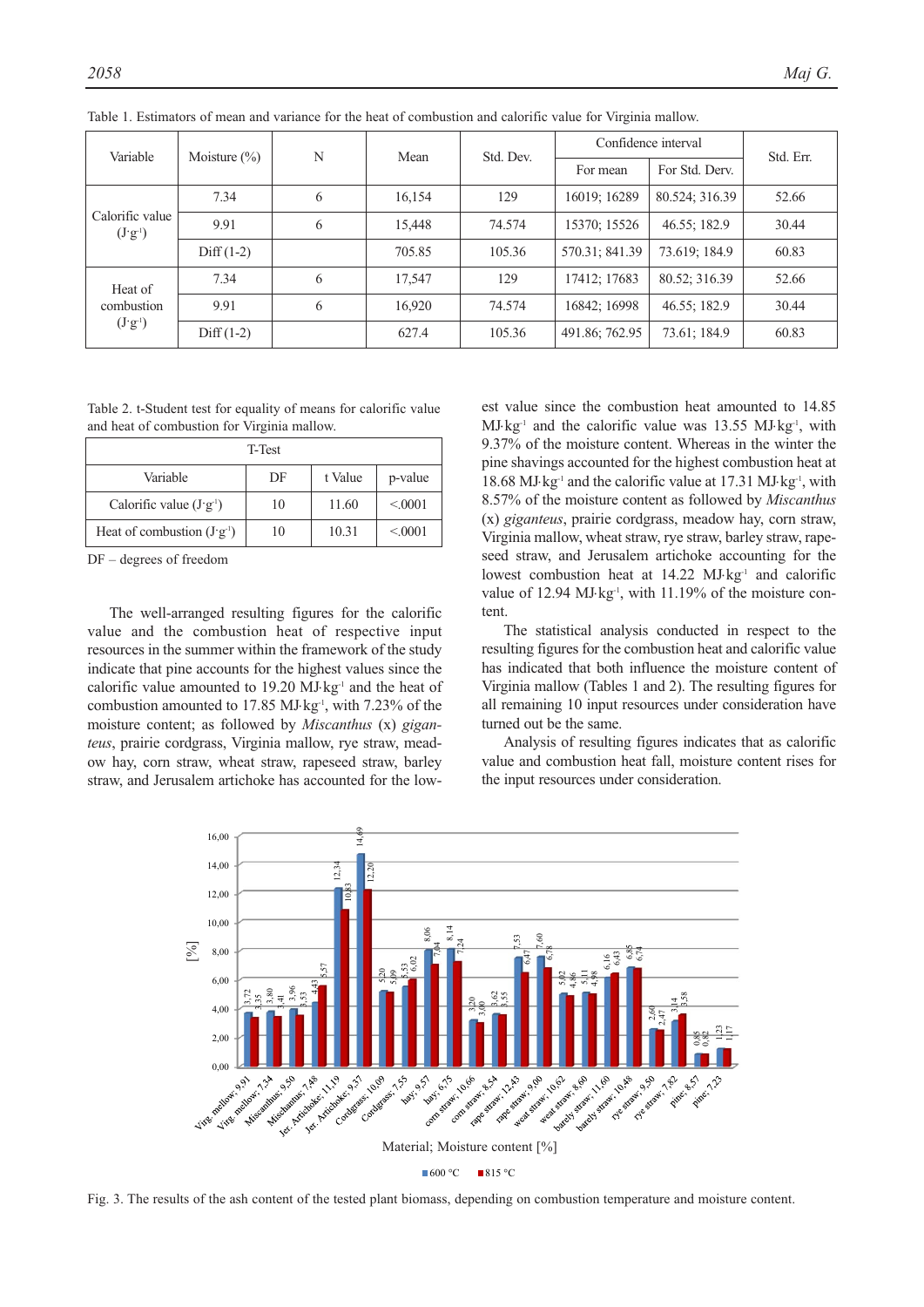#### The Ash Content Resulting Figures

The resulting figures for the ash content in 11 various biomass input resources in relation to the incineration temperature and two different moisture content values are shown in Fig. 3.

The resulting figures for the ash content in the relevant input resources indicate that in the summer season pine shavings account for the lowest ash content in relation to the incineration temperature at 600ºC, amounting to 0.85% and, in relation to the incineration temperature at 815ºC, to 0.82%, with 7.23% of the moisture content, as followed by rye straw, corn straw, Virginia mallow, *Miscanthus* (x) *giganteus*, prairie cordgrass, wheat straw, barley straw, rapeseed straw, meadow hay, and Jerusalem artichoke accounted for in the season under consideration for the highest ash content in relation to the incineration temperature at 600ºC, to 12.34%, and, in relation to an incineration temperature of 815ºC, to 10.83%, with 9.37% of the moisture content. Whereas in the winter pine shavings have also accounted for the lowest ash content in relation to the incineration temperature at 600ºC, to 1.23%, and, in relation to the incineration temperature at 815ºC, to 1.17%, with 8.57% of the moisture content; as followed by rye straw, corn straw, Virginia mallow, *Miscanthus* (x) *giganteus*, wheat straw, prairie cordgrass barley straw, rapeseed straw, meadow hay, and Jerusalem artichoke, which account for the highest ash content in relation to the incineration temperature at 600ºC, to 14.69%, and, in relation to the incineration temperature at 815ºC, to 12.20%, with 11.19% of the moisture content.

The statistical ash content analysis has indicated that both the incineration temperature and moisture content have no influence on the ash content in Virginia mallow (Table 3). The resulting figures for all remaining 10 input resources are the same.

The variance analysis has indicated that there are no general tendencies accounting for the influence of the moisture content and incineration temperature upon ash content.

# The Eco-Balance Resulting Figures for Ash Content

The outstanding issues connected with the assessment and valuation of the impact of fossil fuels and renewable energy sources upon the environment has been the subject matter of research for some time now [14, 16-18]. In Poland a vast number of the power engineering plants and distributed energy generation facilities continually use fossil fuels as the main source of energy, which is a clear reason for searching for unconventional energy sources that are environmentally friendly.

The so-called environmental input (EI) is used for assessing the aggregate impact of the power industry facilities upon the natural environment; it is a component of the quantity of the element, taking its source from the power industry and being released into the natural environment, and the volume characteristic for natural resources in respect to a category of input resources [19]:

bustion temperature, and moisture content of the material for Virginia mallow. Mean

Table 3. Results of analysis of variance for ash content, com-

| Source                    | DF | Sum of<br>Squares | Mean<br>Square | F Value | p-value  |
|---------------------------|----|-------------------|----------------|---------|----------|
| Combustion<br>temperature |    | 0.808             | 0.808          | 125.58  | < 0.0001 |
| Moisture<br>content       | 1  | 0.025             | 0.025          | 3.89    | < 0.0001 |
| Error                     | 20 | 0.128             | 0.006          |         |          |
| Corrected<br>total        | 22 | 0.962             |                |         |          |

DF – degrees of freedom

$$
EI = \frac{\sum \text{Amount of raw material [Mg]}}{\text{Number of documented resource}} \quad (1)
$$
\n
$$
of this resource [Mg]
$$

Development of the eco-balance contributes to the quantification of substances released into the natural environment and defines both the neutral and adverse impact of energy sources upon the natural environment.

On the grounds of computation Eq. 1, the eco-balance of environmental input for the ash content in relation to the incineration temperature at 600ºC for the input resources under consideration is exhibited in Table 4.

This is the analysis of the ash content that is indicative of the energy source that has a specific impact upon the natural environment. The study has proven that pine shavings account for the smallest environmental impact for both moisture contents, whereas Jerusalem artichoke accounts for the highest environmental impact for two moisture content values. The environmental input indicators have been scrutinized in order to provide a reliable and credible source of information on the environmental impact of respective energy input resources.

#### **Conclusions**

Renewable energy sources protect the natural environment against the adverse impact of the fossil fuel-based power engineering industry. Reduction of emissions of hazardous substances into the atmosphere is needed and required by a variety of political and economic organizations all over the world. Reduction of package emissions of hazardous substances makes it necessary to search for new and environmentally friendly energy sources.

The environmental impact assessment indicators for respective energy sources contribute to the conscious inclination toward renewable energy sources, which in consequence is an environmentally friendly approach. The environmental input indicator analysis is indicative of the environmental impact of an input resource as compared to others, which is why it is so significant to conduct such an analysis for the purpose of assessing energy efficiency of input resources. Such analysis may have many components and it may be universally used for assessing energy sources.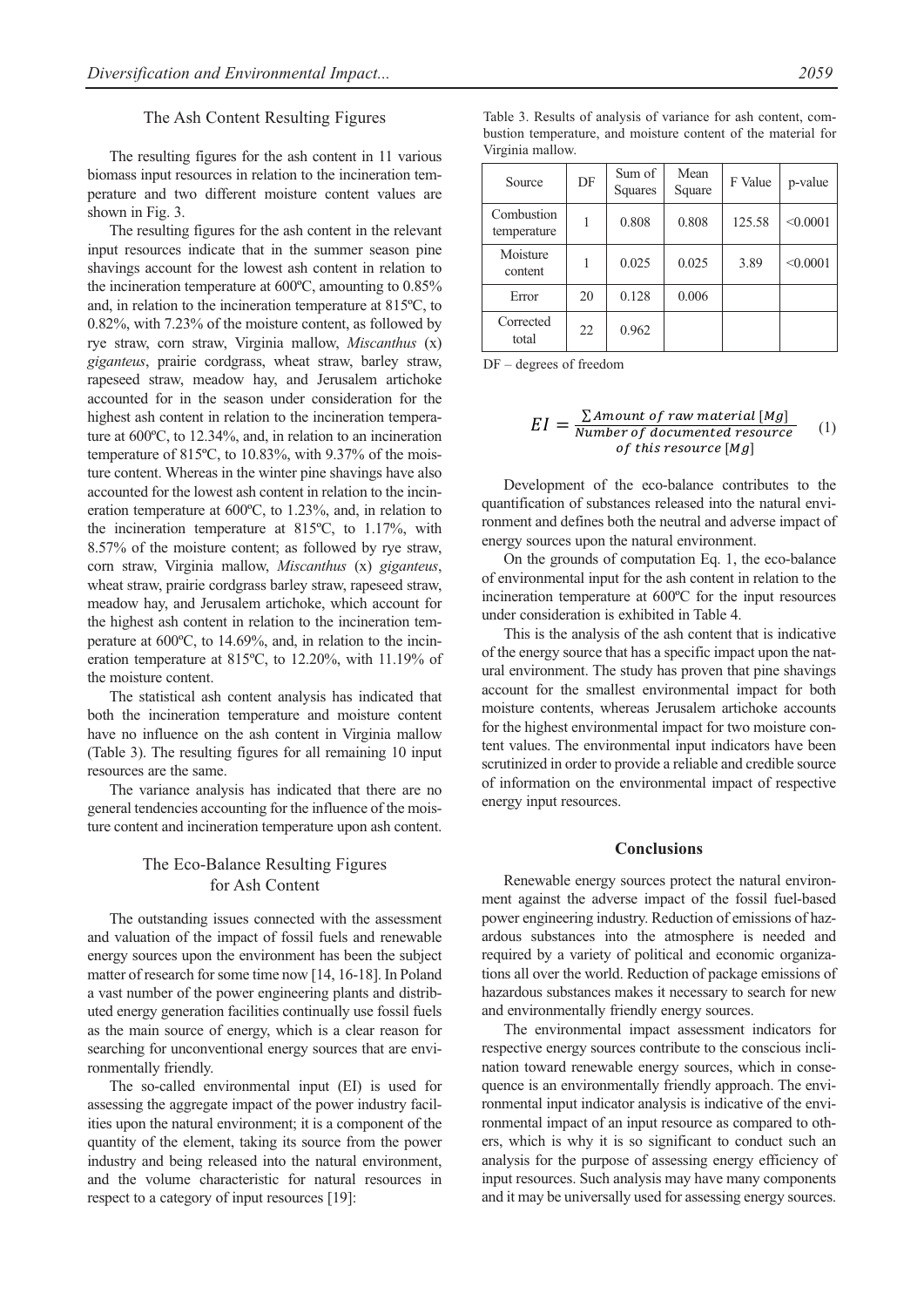| Material      | Moisture content<br>Ash content<br>$[\%]$<br>$[\%]$ |       | EI    |
|---------------|-----------------------------------------------------|-------|-------|
| Virginia      | 3.80                                                | 9.91  | 38    |
| mallow        | 3.72                                                | 7.34  | 33    |
| Miscanthus    | 4.43                                                | 9.50  | 44    |
| giganteus     | 3.96                                                | 7.48  | 39    |
| Jerusalem     | 14.69                                               | 11.19 | 145.8 |
| artichoke     | 12.34                                               | 9.37  | 123.2 |
| Prairie       | 5.53                                                | 9.78  | 49    |
| cordgrass     | 5.20                                                | 8.54  | 56    |
| Wheat straw   | 5.11                                                | 10.00 | 52    |
|               | 5.02                                                | 8.20  | 51    |
| Barley straw  | 6.26                                                | 10.25 | 68    |
|               | 6.17                                                | 9.20  | 61    |
| Rye straw     | 3.14                                                | 9.50  | 31    |
|               | 2.60                                                | 7.82  | 25    |
| Rape straw    | 7.60                                                | 12.43 | 76    |
|               | 7.53                                                | 9.00  | 74    |
| Corn straw    | 3.62                                                | 10.66 | 36    |
|               | 3.20                                                | 8.54  | 31    |
| Hay           | 8.14                                                | 9.57  | 81    |
|               | 8.06                                                | 6.75  | 79    |
| Pine shavings | 1.23                                                | 8.57  | 12    |
|               | 0.85                                                | 7.23  | 8     |

Table 4. Environmental input from ash content of tested material.

On the grounds of background and foreground knowledge, the following conclusions have been determined:

- 1. Statistical analysis of the resulting figures, given the error rate of  $\alpha$ =0.05, has been indicative of the significant influence of the moisture content in the biomass on combustion heat and calorific value. The higher the moisture content rises, the lower the combustion heat and calorific value fall.
- 2. Biomass is characteristic for the ash content that is lower than in the case of fossil fuel. Pine shavings account for the lowest ash content (0.85%), whereas Jerusalem artichoke accounts for the highest ash content (14.69%). This proves the good energy efficiency of the biomass.
- 3. The study has proven high combustion heat and calorific value of the energy sources under consideration in comparison with fossil fuel. This proves that the biomass at issue is an alternative energy source for the power engineering industry and distributed generation. Increasing the percentage share of renewable energy

sources in the energy balance will allow for partial or total replacement of fossil fuel, which is currently the basic energy source for the power engineering industry and distributed generation, when fossil fuel is no longer available.

# **References**

- 1. SAUTER P., WITT J., BILLIG E., THRÄN D. Impact of the Renewable Energy Sources Act in Germany on electricity produced with solid biofuels – Lessons learned by monitoring the market development. Biomass Bioenerg. **53**, 162, **2013**.
- 2. DZIEWANOWSKA M., DOBEK T. Analysis of the level of co and CO<sub>2</sub> emission during the process of combustion of biomass containing leaves of various trees species. Acta Agrophysica **8**, (1), 53, **2006** [In Polish].
- 3. KRÓL D., BORSUKIEWICZ-GOZDÓR A. Energy from sawmill and agricultural waste biomass. Archives of Waste Management and Environmental Protection **16**, (3), 87, **2014**.
- 4. NEY R. Solid fuels for power (coal, lignite, biomass). Way conference paper REE 2005, pp. 1-14, **2005** [In Polish].
- 5. SKIBA K., TYS A. Alternative sources of energy in the Lubelskie Province. Acta Agrophysica **14**, (2), 449, **2009**.
- 6. STOLARSKI M., SZCZUKOWSKI S., TWORKOWSKI J. Biofuels obtained from energetic perennials biomass. Energetyka **1**, 77, **2008** [In Polish].
- 7. STRZELCZYK F., WAWSZCZAK A. The effectivity of the biomass as energy-fuel. Rynek Energii **5**, 51, **2008** [In Polish].
- 8. SZYSZLAK-BARGŁOWICZ J., ZAJĄC G., PIEKARSKI W. Energy biomass characteristics of chosen plants. Int. Agrophys. **26**, 175, **2012**.
- 9. BASU P., BUTLER J., LEON M. A. Biomass co-firing options on the emission reduction and electricity generation costs in coal-fired power plants. Renew. Energ. **36**, (1), 282, **2011**.
- 10. SCHMIDT J., LEDUC S., DOTZAUER E., KINDER-MANN G., SCHMID E. Cost-effective  $CO<sub>2</sub>$  emission reduction through heat, power and biofuel production from woody biomass: A spatially explicit comparison of conversion technologies. Appl. Energ. **87**, (7), 2128, **2010**.
- 11. KHORSHIDI Z., HO M. T., WILEY D. E. The impact of biomass quality and quantity on the performance and economics of co-firing plants with and without  $CO_2$  capture. Int. J. of Greenhouse Gas Control **21**, 191, **2014**.
- 12. KALEMBKIEWICZ J., CHMIELARZ U. Effect of biomass Co-Combustion with Coal on Functional Speciation and Mobility of Heavy Metals in Industrial Ash. Pol. J. Environ. Stud. **22**, (3), 741, **2013**.
- 13. SPYRIDAKI N.-A., FLAMOS A. A paper trail of evaluation approaches to energy and climate policy interactions. Renew. Sust. Energ. Rev. **40**, 1090, **2014**.
- 14. PASSARINI F., NICOLETTI M., CIACCI L., VASSURA I., MORSELLI L. Environmental impact assessment of a WtE plant after structural upgrade measures. Waste Manage. **34**, (4), 753, **2014**.
- 15. PUPPAN D. Environmental evaluation of biofuels. Social and Management Sciences **10**, (1), 95, **2002**.
- 16. BROWN M. T., ULGIATI S., Emergy evaluations and environmental loading of electricity production systems. J. of Cleaner Production **10**, (4), 321, **2002**.